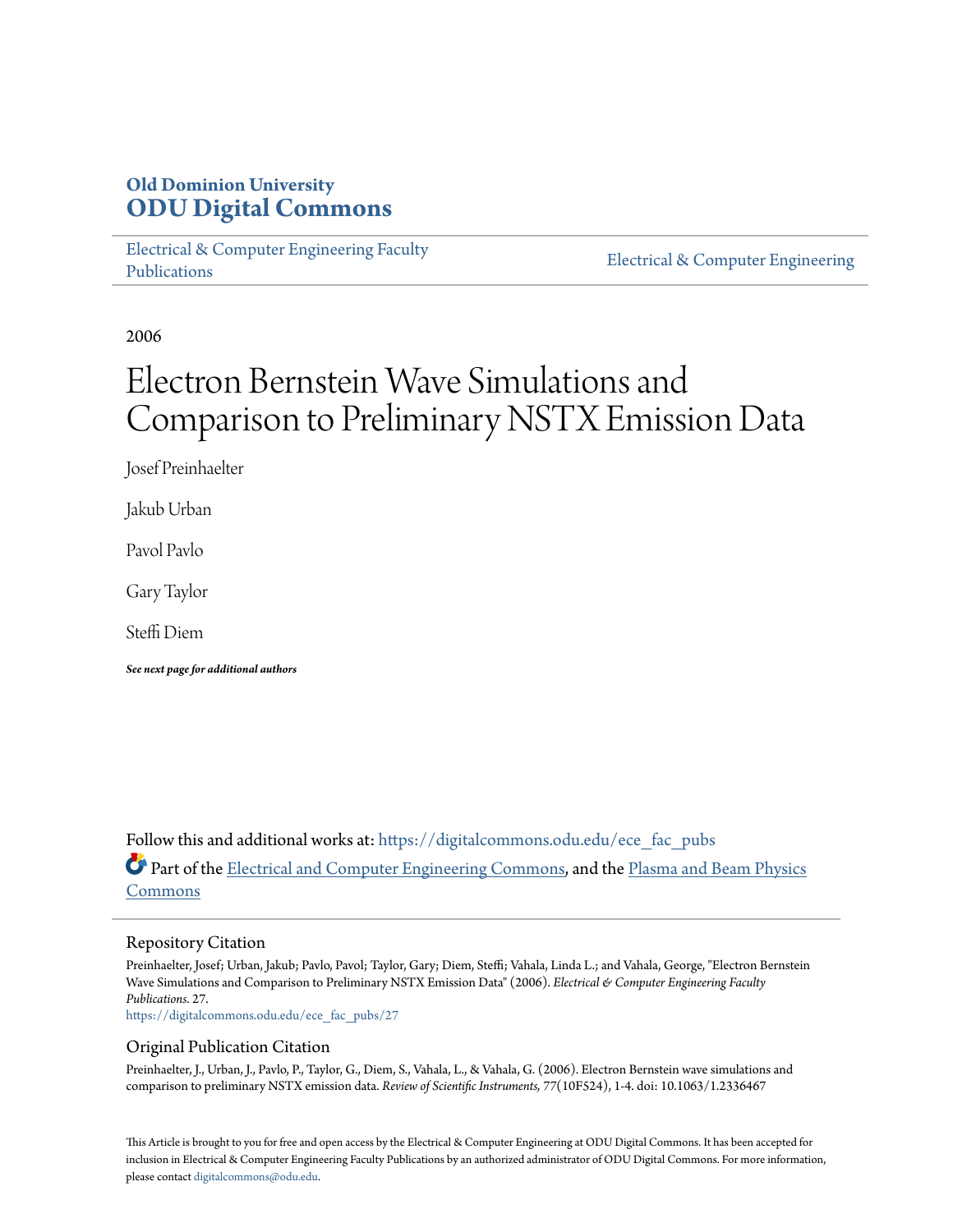#### **Authors**

Josef Preinhaelter, Jakub Urban, Pavol Pavlo, Gary Taylor, Steffi Diem, Linda L. Vahala, and George Vahala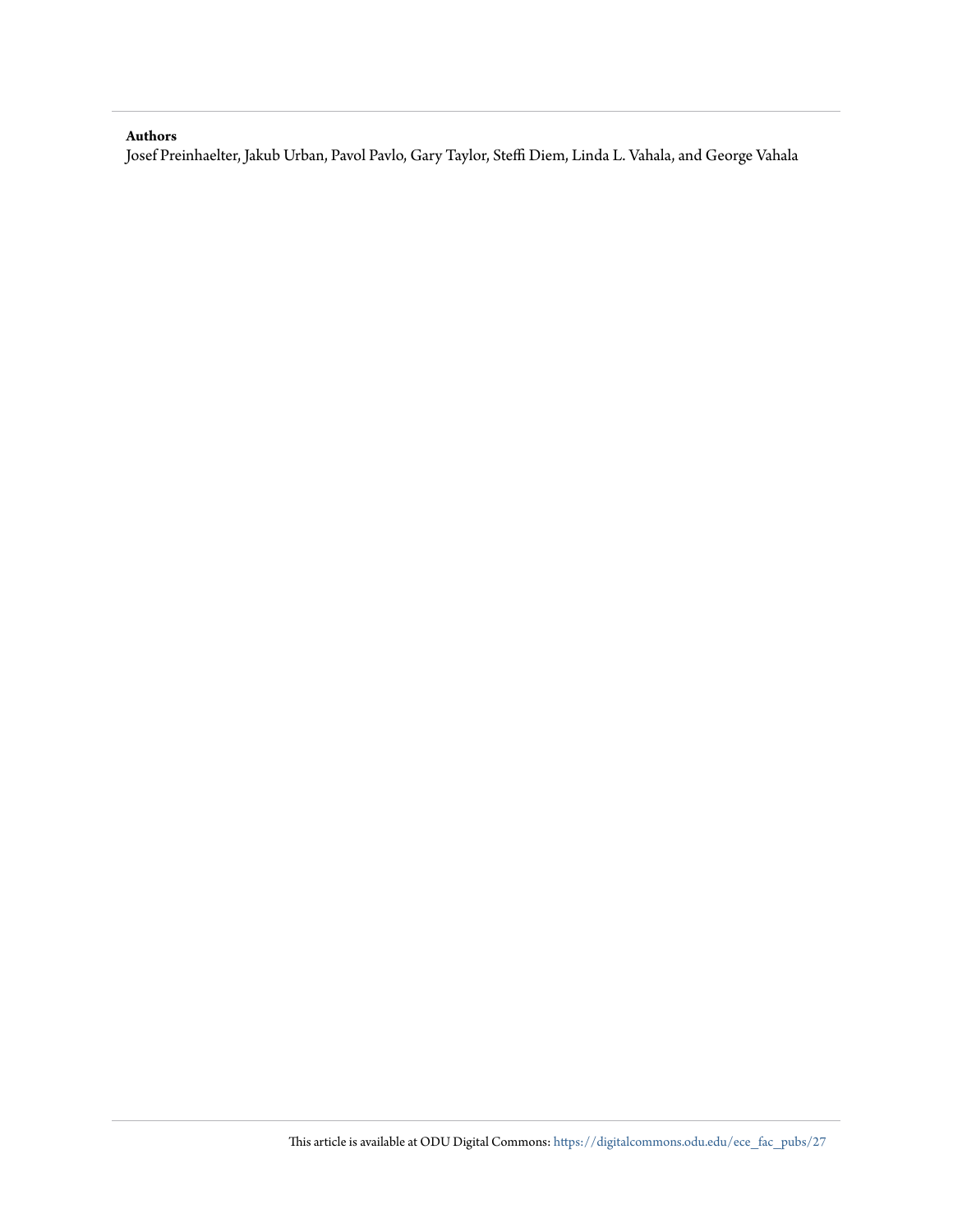### **[Electron Bernstein wave simulations and comparison to preliminary NSTX](http://dx.doi.org/10.1063/1.2336467) [emission data](http://dx.doi.org/10.1063/1.2336467)**

Josef Preinhaelter, Jakub Urban, and Pavol Pavlo *EURATOM/IPP.CR Association, Institute of Plasma Physics, 18200 Prague 8, Czech Republic*

Gary Taylor and Steffi Diem

*Princeton Plasma Physics Laboratory, Princeton, New Jersey 08543*

Linda Vahala

*Old Dominion University, Norfolk, Virginia 23529*

#### George Vahala

*College of William & Mary, Williamsburg, Virginia 23185*

Received 7 May 2006; presented on 11 May 2006; accepted 11 July 2006; published online 12 October 2006)

Simulations indicate that during flattop current discharges the optimal angles for the aiming of the National Spherical Torus Experiment (NSTX) antennae are quite rugged and basically independent of time. The time development of electron Bernstein wave emission (EBWE) at particular frequencies as well as the frequency spectrum of EBWE as would be seen by the recently installed NSTX antennae are computed. The simulation of EBWE at low frequencies (e.g., 16 GHz) agrees well with the recent preliminary EBWE measurements on NSTX. At high frequencies, the sensitivity of EBWE to magnetic field variations is understood by considering the Doppler broadened electron cyclotron harmonics and the cutoffs and resonances in the plasma. Significant EBWE variations are seen if the magnetic field is increased by as little as 2% at the plasma edge. The simulations for the low frequency antenna are compared to preliminary experimental data published separately by Diem et al. [Rev. Sci. Instrum. 77 (2006)] © 2006 American Institute of *Physics.* [DOI: [10.1063/1.2336467](http://dx.doi.org/10.1063/1.2336467)]

#### **I. INTRODUCTION**

The low magnetic fields and high plasma densities in spherical tokamaks lead to overdense plasma from which one cannot observe the standard *O* and *X* mode radiations emitted from the first five electron cyclotron harmonics. Hence any measured electron cyclotron emission (ECE) cannot be simply interpreted. On the other hand, electrostatic electron Bernstein waves (EBWs) are not subject to a density limit and are strongly emitted/absorbed near the electron cyclotron harmonics. On mode converting to electromagnetic waves near the upper hybrid resonance, the emitted cyclotron radiation can be attributed to electron Bernstein wave emission (EBWE) and hence to a local temperature near the cyclotron harmonic. On NSTX, there are two new steerable antennas<sup>1</sup> which can scan the frequency ranges of  $8-18$  and 18– 40 GHz, respectively, as well as in directional angles. The significance of determining the frequency dependence of EBWE is that it provides important information on optimal parameters for proposed EBW heating and current drive experiments.

For our EBW modeling of the NSTX plasma, the time evolution of the magnetic field is reconstructed from  $EFIT^2$ . assuming toroidal symmetry. The evolutions of the temperature and density profiles are taken from Thomson scattering data. The position and waist of the radiation into the antennae are determined from a Gaussian beam formulation. The beam is then modeled by a symmetric distribution of rays. The intersection of the antenna beam with the last closed flux surface determines the position of the spot. To determine the mode conversion efficiency for EBW-*X*-*O* near the upper hybrid resonance, a full wave solution for a cold plane stratified plasma is obtained using adaptive finite element methods.<sup>3</sup> From the mode conversion region, a threedimensional (3D) ray tracing code describes the propagation of EBW towards the plasma center.<sup>4</sup> (Reciprocity between emission and absorption is assumed and we use this interchangeability often.) The radiative temperature for Rayleigh-Jeans blackbody radiation is determined by simultaneously solving the ray equations with the radiative transfer equation for each ray, $5$  taking into account reabsorption because of nonlocal wave damping. It should be noted that for the high frequencies under consideration here, the direct EBW-*X* mode conversion is extremely small and plays no significant role in EBWE.

#### **II. DETERMINATION OF OPTIMAL ANTENNA ORIENTATION**

We wish to determine the optimal antenna orientation for the detection of ECE in typical NSTX *L*-mode plasmas. Because of the many free parameters, a computer cluster with many processing units is utilized. Using PYTHON,<sup>[8](#page-5-5)</sup> at each Thomson scattering time and for given antenna orientation and frequency, the data are distributed so that each processor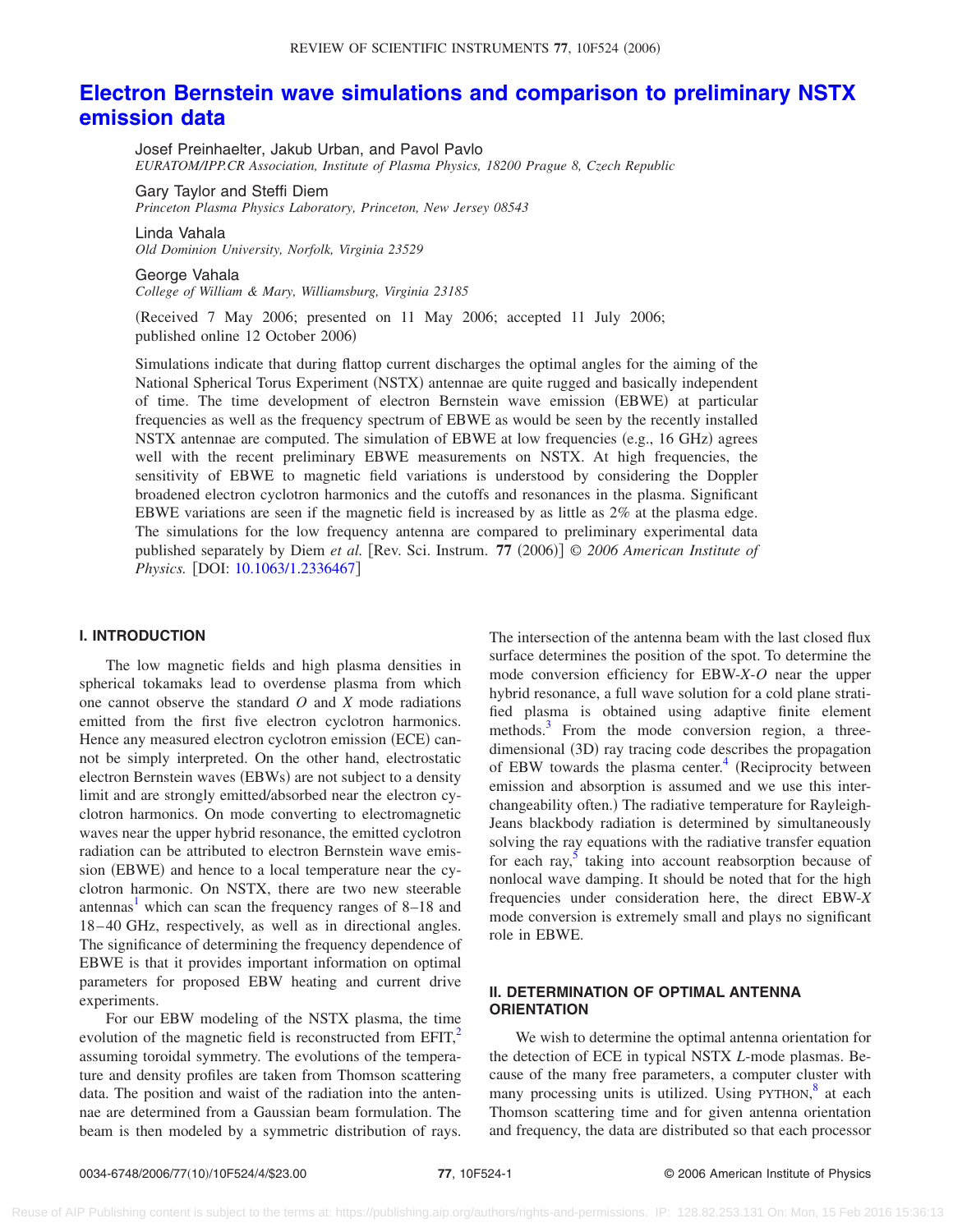<span id="page-3-0"></span>

FIG. 1. The angular dependence of the EBWE (temperature in keV) for NSTX shot 120278. (a) Low frequency antenna at 16 GHz and (b) high frequency antenna at 29 GHz.

integrates the 41 rays, which model the Gaussian beam. The intensity of ECE detected by the antenna

$$
I_{\text{ECE}} = \text{const} \int dSW_{\text{Gauss}} C_{\text{EBW-X}-O} \omega^2 T_{\text{rad}} V_{\text{relat}},
$$
 (1)

where *w*<sub>0</sub> is the beam waist radius,  $W_{\text{Gauss}} = \exp(-2r^2 / w_0^2)$  is the Gaussian weight factor  $(r$  is the local polar coordinate for the rays in the axisymmetric Gaussian beam),  $C_{EBW-X-O}$  is the mode conversion efficiency (for high frequencies, the direct EBW-*X* conversion is negligible), and  $\omega^2 T_{\text{rad}}$  is the Rayleigh-Jeans blackbody radiation (the radiation temperature  $T_{rad}$  is defined in Ref. [5](#page-5-4)).  $V_{\text{relat}} = w^2 / w_0^2$  is the relative visible area *(w*) is the Gaussian beam radius at the plasma surface).

In Fig. [1,](#page-3-0) we plot the angular dependence of the EBWE intensity for low  $[16 \text{ GHz}, \text{ Fig. } 1(a)]$  $[16 \text{ GHz}, \text{ Fig. } 1(a)]$  $[16 \text{ GHz}, \text{ Fig. } 1(a)]$  and high frequencies  $[$ 29 GHz, Fig.  $1(b)$  $1(b)$  for NSTX shot (120278) at a time where there is a flattop current in the *L* mode. The negative angles in the low frequency shot [Fig.  $1(a)$  $1(a)$ ] correspond to that antenna being above the equatorial plane, while the positive angles correspond to the antenna below the equatorial plane. The optimal poloidal and toroidal angles ( $\varphi_{\text{dev}}, \varphi_{\text{long}}$ ) for the low frequency antenna are  $(-24^{\circ}, -22^{\circ})$  while those for the high frequency antenna are  $(+21^{\circ}, +17^{\circ})$ . For the shot 120278, these correspond well with the  $N_{\parallel}$  at the *O-X* mode conversion at the plasma cutoff:  $N_{\parallel}$ =0.6 for 16 GHz and  $N_{\parallel}$ =0.5 for 29 GHz and the pitch angle to the magnetic field of about 45°,  $N_{\parallel} = ck_{\parallel}/\omega$ , and  $\parallel$  is parallel to the local magnetic field. The actual experimental antenna orientation for shot 120278, with observed high EBWE, can be seen to be quite close to the optimal simulation angles (the intersection of the axis crosshairs in Fig. [1](#page-3-0)).

#### **III. TIME AND FREQUENCY DEVELOPMENT OF EBWE SIGNALS**

To understand the emission processes occurring within NSTX, we simulate the time and frequency evolution of the EBWE signals. In Fig. [2,](#page-3-1) we plot the time development of the radiation temperature from our simulations as well as that arising from the Thomson scattering Te data at the magnetic axis. The dips in the simulations correspond to the decrease in the conversion efficiency  $C_{EBW-X-O}$  due to random fluctuations in the density gradients at the plasma cutoff. These fluctuations decrease the density gradients. The emission is from the first harmonic of the electron cyclotron frequency

<span id="page-3-1"></span>

FIG. 2. The time development of EBWE at 16 GHz for shot 120278. TS are the Thomson scattering data. Experiment antenna orientation is  $\varphi_{\text{dev}} = -25.75^{\circ}, \ \varphi_{\text{long}} = -19.8^{\circ}.$ 

 $(\omega_{ce})$  as can be seen from the characteristic NSTX resonances and cutoffs, shown in Fig. [3.](#page-3-2) This is further substantiated in Fig. [4,](#page-4-0) where various parameters are plotted from the upper hybrid resonance region  $(R=1.45 \text{ m})$  to the location of the resonance with the broadened first electron cyclotron harmonic and subsequent strong ray absorption. The intensity of EBWE is determined by the temperature in the absorption region which occurs for the first harmonic when  $(\omega - \omega_{ce})/k_{\parallel}v_T$ ≤ 3  $(v_T$  is the electron thermal velocity). If one compares the simulated EBWE to the preliminary data for the measured EBWE at 16 GHz presented in Ref. [1](#page-5-0) we see rather good agreement. The slightly higher temperature found in our simulations probably corresponds to the fact that we have ignored the effects of the vacuum window transmission loss—which typically accounts for up to a 20%

<span id="page-3-2"></span>

FIG. 3. The characteristic resonances and cutoffs for shot 12078. The effect of the Doppler broadening factor  $1/(1 \pm 3N_{\parallel}v_T/c)$  on the low harmonics is depicted by the shaded regions. EBW is emitted from the boundaries of the gray strips and not from the harmonics themselves.  $f_{\rm ce}$  is the electron cyclotron frequency,  $L_{\text{cutoff}}$  and  $R_{\text{cutoff}}$  are the left and right cutoffs, and  $P_{\text{cutoff}}$  is the plasma cutoff (Ref.  $7$ ).  $R$  is the radial coordinate from the major axis.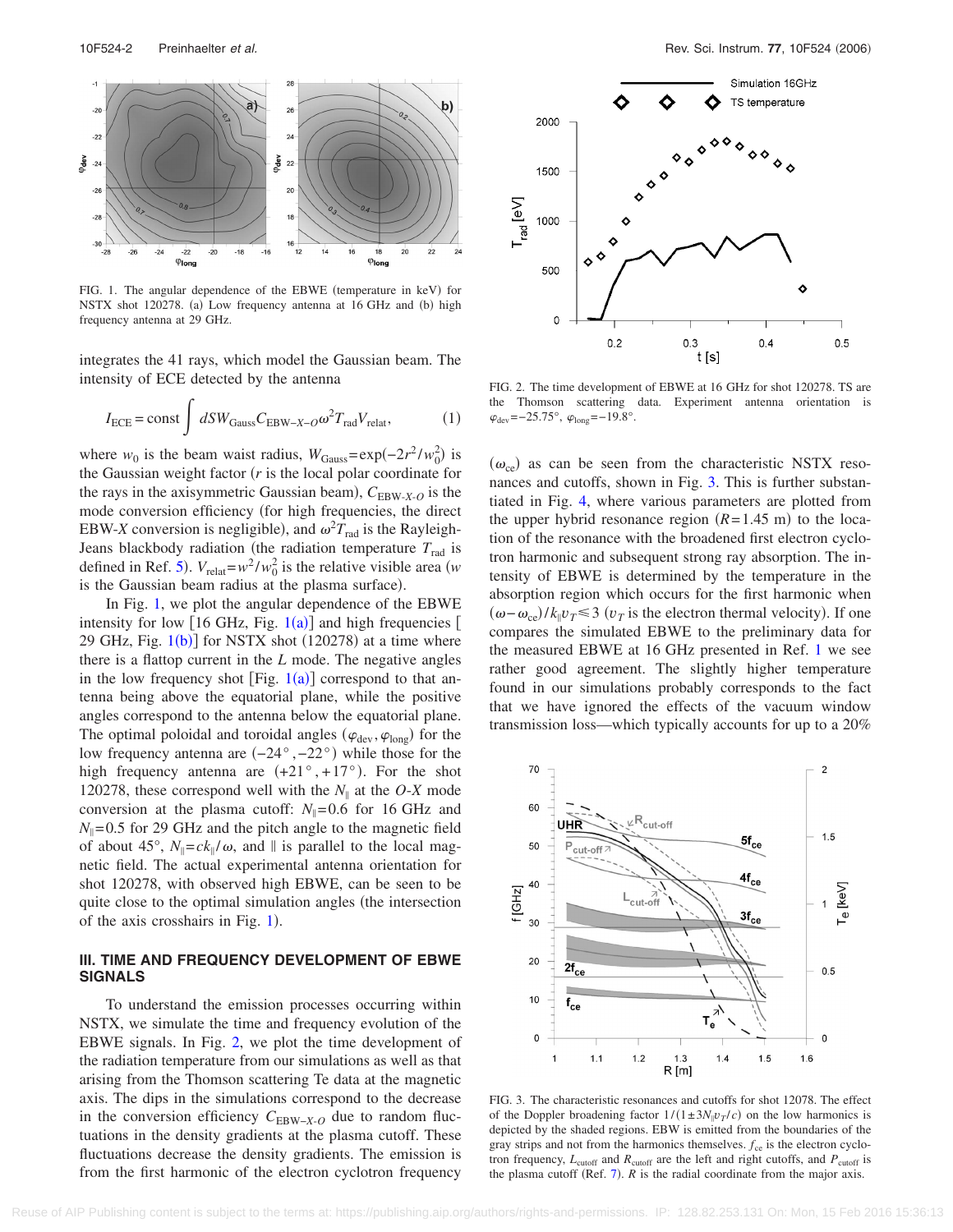<span id="page-4-0"></span>

FIG. 4. The radial dependence of various parameters along the central ray as it propagates from the plasma edge  $(R=1.45 \text{ m})$  for shot 12078 at 16 GHz; angles are given in Fig. [2](#page-3-1) and *t*= 0.348 s. Power absorption/emission is very localized near  $R = 0.86$  m where  $(\omega - \omega_{ce})/k_{\parallel}v_T \le 3$  and where the temperature is high.

reduction in the emission power. A more careful comparison would also require the use of a time averaged signal because in our simulations we do not include the effects of plasma turbulence.

The simulation EBWE frequency spectrum at the time of current flattop in the low frequency regime,  $12 \text{ GHz} \leq f$  $\leq$  18 GHz, is shown in Fig. [5.](#page-4-1) For frequencies  $f$  < 16 GHz, these simulations show only a slight decrease in the temperature in distinction from preliminary experimental results.<sup>1</sup> However, there is a stronger decrease in temperature if we now include collisions (e.g., in helium *L*-mode discharges one finds a rather high  $Z_{\text{eff}}$ —in Fig. [5](#page-4-1) we consider  $Z_{\text{eff}}$ =4). This correction is effective but not sufficient to match the experimental results. It should be noted that this damping could be even more prominent if one considers the radial error bars in the Thomson temperature profile and the shift in

<span id="page-4-1"></span>

FIG. 5. The simulation frequency spectrum of EBWE in the low frequency NSTX antenna. The time and angles are given in Fig. [2.](#page-3-1) Full line: collisionless plasma; dashed line: collisional plasma with  $Z_{\text{eff}}=4$ .

<span id="page-4-2"></span>

FIG. 6. A time development of EBWE at both 28 and 29 GHz for shot 120278. TS represent Thomson scattering data. Experiment antenna orientation is  $\varphi_{\text{dev}}$  = +22.4°,  $\varphi_{\text{long}}$  = +18°.

the temperature profile inward, making the conversion region cooler (this will be discussed in a future paper). If one expected a decrease in the emission intensity for low frequencies this could also arise from nonmonotonic density profiles in the scrape off layer (SOL)—which would block the emission (in SOL, unfortunately, there are no Thomson scattering data). However, for frequencies  $f > 16$  GHz, one would not expect a strong decrease in the radiative temperature, which is observed in experiment.<sup>1</sup> From Fig. [3,](#page-3-2) we see that there are no obstacles stopping the EBW at 16.5 GHz from reaching the first harmonic at the plasma center.

The corresponding time development of EBWE at frequencies of 28 and 29 GHz is shown in Fig. [6](#page-4-2) as well as the Thomson scattering data. There is a substantial difference in the simulation signals—with significantly lower radiation temperature at 29 GHz over than at 28 GHz. This difference between EBWE at these two frequencies can be understood by noting from Fig. [3](#page-3-2) that the 29 GHz signal is only slightly below the third harmonic. For incident rays from the edge, this would correspond to absorption at the Doppler shifted broadened resonance located near the plasma edge. This is confirmed by the details in the central ray propagation at 29 GHz, Fig. [7.](#page-5-7) The ray undergoes damping as soon as it enters the plasma [since  $(\omega - 3\omega_{ce})/k_{\parallel}v_T \le 3$ ] and does not penetrate past 8 cm from the edge, where the temperature is cold. On the other hand, the central ray at 28 GHz can readily reach the second harmonic near the plasma center where the temperature is high. The simulation shows that the results are quite sensitive to variations in the magnetic field: e.g., if the experimental magnetic field is somewhat greater at the plasma boundary than that given by  $EFTO2$ ,  $(e.g., by$ 2%), then the 29 GHz ray will now penetrate deep into the plasma and thus lead to strong absorption/emission.

The simulation frequency spectrum of EBWE for the frequency range 22 GHz  $\leq f \leq 33$  GHz (appropriate for the high frequency antenna recently installed on NSTX) is shown in Fig. [8.](#page-5-9) The gap in emission at 31 GHz is confirmed by Fig. [3](#page-3-2) where one sees the crossing of the third harmonic